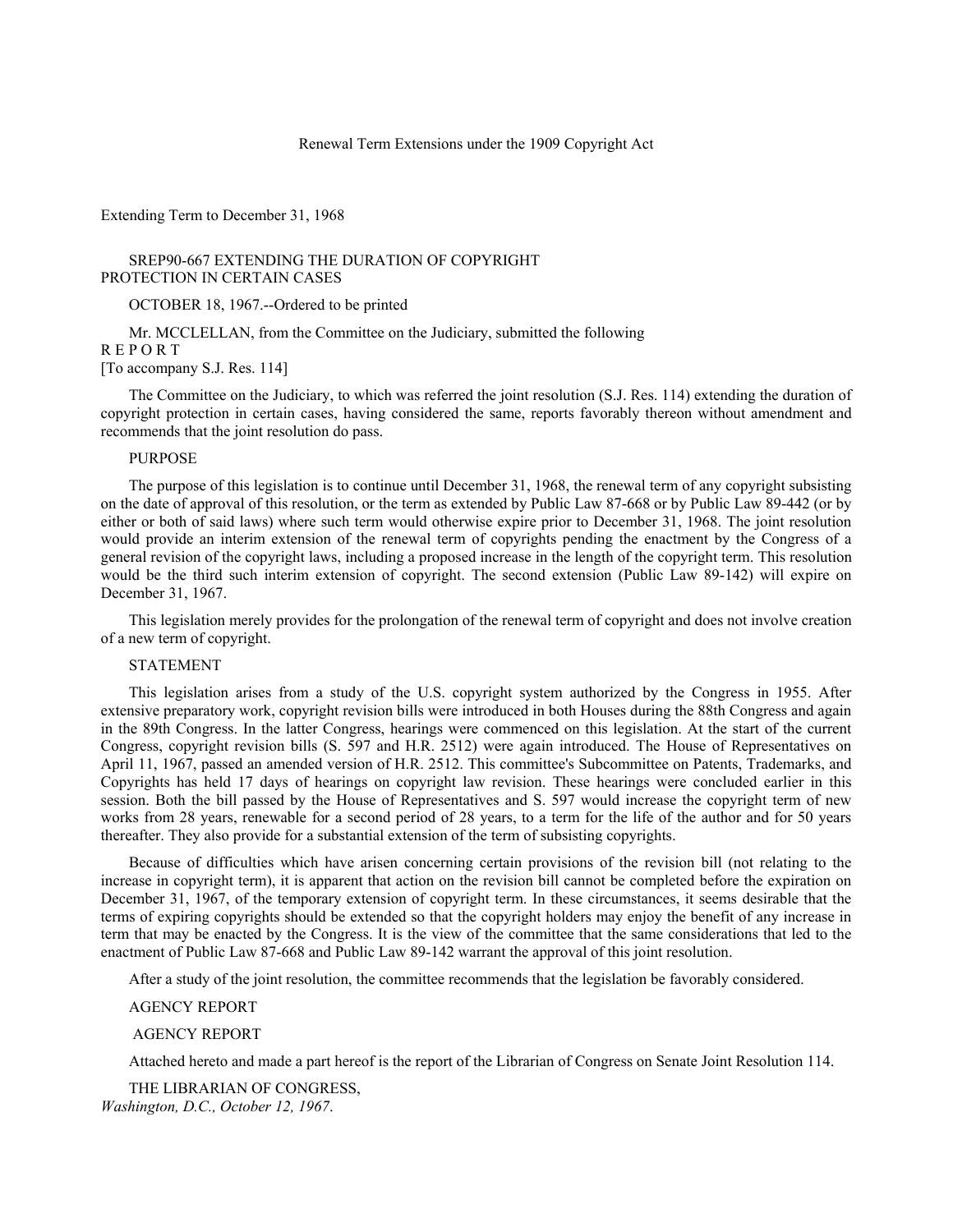HON. JAMES O. EASTLAND, *Chairman, Senate Judiciary Committee, New Senate Office Building, Washington, D.C.*

DEAR SENATOR EASTLAND: This is in response to your letter of October 9 requesting our report on Senate Joint Resolution 114, extending the duration of copyright protection in certain cases.

The joint resolution would continue until December 31, 1968, the renewal term of all copyrights which would otherwise expire before that date, including those renewal copyrights which were previously extended until December 31, 1967, by Public Law 87-668 and Public Law 89-142.

Public Law 87-668, approved September 19, 1962, was enacted to preserve until December 31, 1965, renewal copyrights that would otherwise have expired between those dates, pending consideration of legislation for general revision of the copyright law which would lengthen the renewal term of all subsisting copyrights. When it became apparent in 1965 that consideration of the general revision bill would not be completed before the end of that year, Public Law 89-142 was enacted on August 28, 1965, to continue until December 31, 1967, all renewal copyrights that would otherwise expire before that date, including those that had previously been extended by Public Law 87-668.

Since the enactment of Public Law 89-142, the general revision bill, H.R. 2512 and S. 597 in the present Congress, has moved ahead through the legislative process. H.R. 2512 was reported favorably by the House Committee on the Judiciary on March 8, 1967 (H. Rept. 83, 90th Cong., first sess.), and was passed by the House, with some amendments, on April 11, 1967. Meanwhile, the Subcommittee on Patents, Trademarks, and Copyrights of the Senate Committee on the Judiciary has completed its hearings on S. 597.

The general revision bill would extend the renewal term of all subsisting copyrights to run for 19 years beyond the 28-year renewal period provided in the present law. It is anticipated, however, that the legislative process for enactment of the revision bill will not be completed until the next session of Congress in 1968. In accordance with the considerations that led to the enactment of Public Laws 87-668 and 89-142, it would therefore be appropriate to continue preserving renewal copyrights that would otherwise expire pending the anticipated enactment of the general revision bill.

We recommend approval of Senate Joint Resolution 114 to continue all renewal copyrights now subsisting until December 31, 1968.

Sincerely yours,

L. QUINCY MUMFORD, *Librarian of Congress.*

### HREP870 EXTENDING THE DURATION OF COPYRIGHT PROTECTION IN CERTAIN CASES

OCTOBER 31, 1967.--Committed to the Committee of the Whole House on the State of the Union and ordered to be printed

Mr. KASTENMEIER, from the Committee on the Judiciary, submitted the following R E P O R T

[To accompany S.J. Res. 114]

The Committee on the Judiciary, to whom was referred the joint resolution (S.J.Res. 114) extending the duration of copyright protection in certain cases, having considered the same, report favorably thereon without amendment and recommend that the joint resolution do pass.

### PURPOSE

The purpose of this legislation is to continue until December 31, 1968, the renewal term of any copyright subsisting on the date of approval of this resolution, or the term as extended by Public Law 87-668 or by Public Law 89-442 (or by either or both of said laws) where such term would otherwise expire prior to December 31, 1968. The joint resolution would provide an interim extension of the renewal term of copyrights pending the enactment by the Congress of a general revision of the copyright laws, including a proposed increase in the length of the copyright term. This resolution would be the third such interim extension of copyright. The second extension (Public Law 89-142) will expire on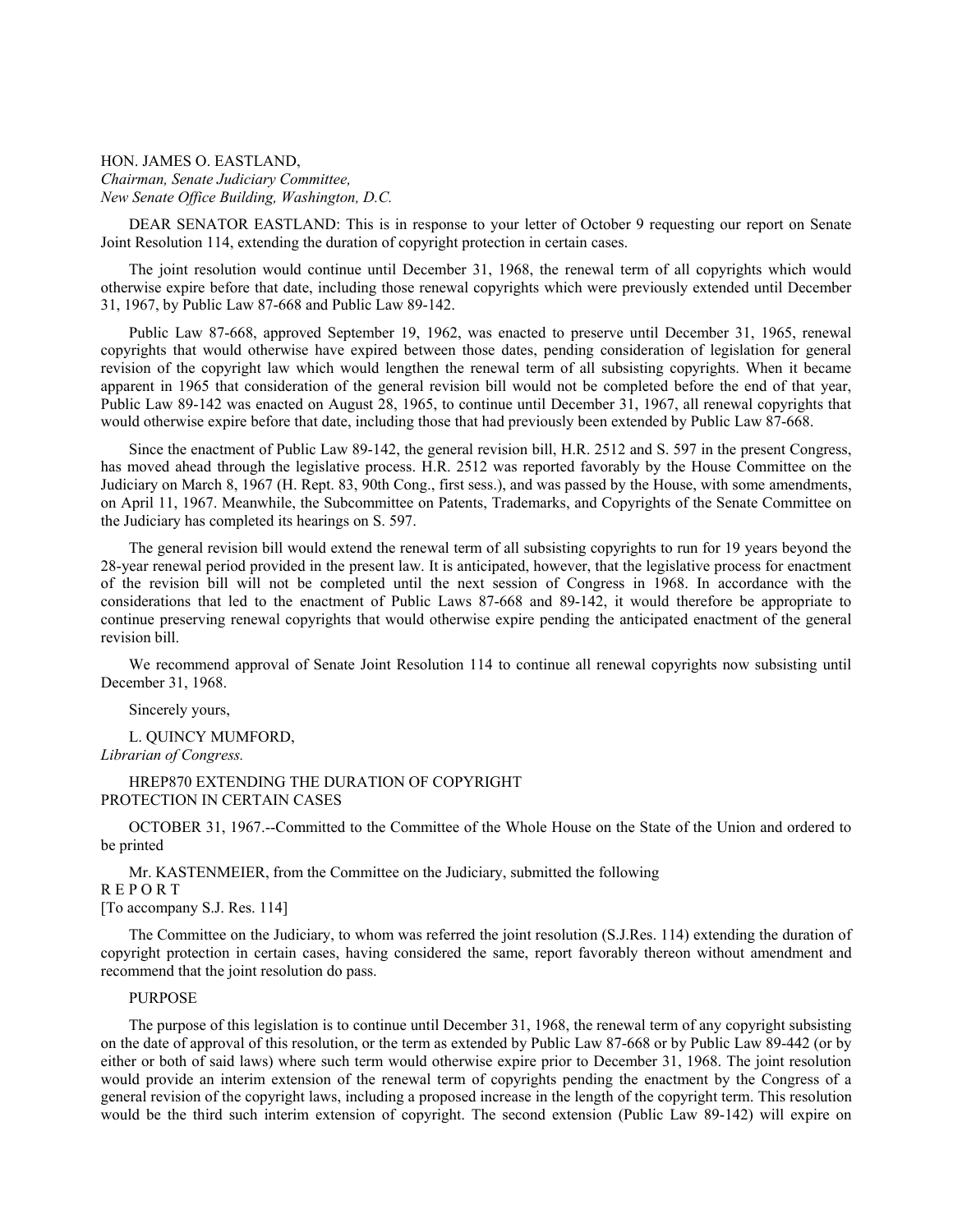December 31, 1967. This legislation merely provides for the prolongation of the renewal term of copyright and does not involve creation of a new term of copyright.

## STATEMENT

For its report herein the committee adopts in substance the report on this measure filed by the Senate Committee on the Judiciary. This legislation arises from a study of the U.S. copyright system authorized by the Congress in 1955. After extensive preparatory work, copyright revision bills were introduced in both Houses during the 88th Congress and again in the 89th Congress. In the latter Congress, hearings were commenced on this legislation. At the start of the current Congress, copyright revision bills (S. 597 and H.R. 2512) were again introduced. The House of Representatives on April 11, 1967, passed an amended version of H.R. 2512. The Senate Subcommittee on Patents, Trademarks, and Copyrights has held 17 days of hearings on copyright law revision. These hearings were concluded earlier in this session. Both the bill passed by the House of Representatives and S. 597 would increase the copyright term of the new works from 28 years, renewable for a second period of 28 years, to a term for the life of the author and for 50 years thereafter. They also provide for a substantial extension of the term of subsisting copyrights.

Because of complexities which have arisen concerning certain provisions of the revision bill (not relating to the increase in copyright term), it is apparent that Senate action on the revision bill cannot be completed before the expiration, on December 31, 1967, of the temporary extension of copyright term. In these circumstances, the committee deems it desirable that the terms of expiring copyrights should be extended so that the copyright holders may enjoy the benefit of any increase in term that may be enacted by the Congress. It is the view of the committee that the same considerations that led to the enactment of Public Law 87-668 and Public Law 89-142 warrant the approval of this joint resolution.

Accordingly, the committee recommends that the legislation be favorably considered.

### DEPARTMENTAL REPORTS

### DEPARTMENTAL REPORTS

Attached hereto and made a part hereof are the report of the Acting Librarian of Congress on Senate Joint Resolution 114, and the statement of the Register of Copyrights presented at the hearing held by Subcommittee No. 3.

THE LIBRARIAN OF CONGRESS, *Washington, D.C., October 27, 1967.*

Form

Hon. ROBERT KASTENMEIER, *House of Representatives, Longworth House Office Building, Washington, D.C.*

DEAR MR. KASTENMEIER: This is in response to your request for comments on Senate Joint Resolution 114, a joint resolution extending the duration of copyright in certain cases. The resolution would continue to December 31, 1968, the renewal term of all copyrights that would otherwise expire before that date, including renewal copyrights previously extended under Public Laws 87-668 and 89-142.

I have read the testimony given by the Register of Copyrights, Abraham L. Kaminstein, on October 26, 1967, during the hearing before your subcommittee on Senate Joint Resolution 114. I concur in the Register's views, and I thoroughly endorse his recommendation that the joint resolution be adopted.

It now seems clear that, although the House has passed the bill for general revision of the copyright law (H.R. 2512), and the Senate hearings have been completed, there is no chance for final congressional action before 1968. It would be most unfortunate if renewal copyrights already extended through December 31, 1967, under Public Laws 87- 668 and 89-142 were allowed to fall into the public domain only a few months before the terms of all subsisting copyrights are extended. Approval of Senate Joint Resolution 114 would avoid this result and carry out the basic purposes of the general revision bill as passed by the House of Representatives on April 11.

Sincerely yours,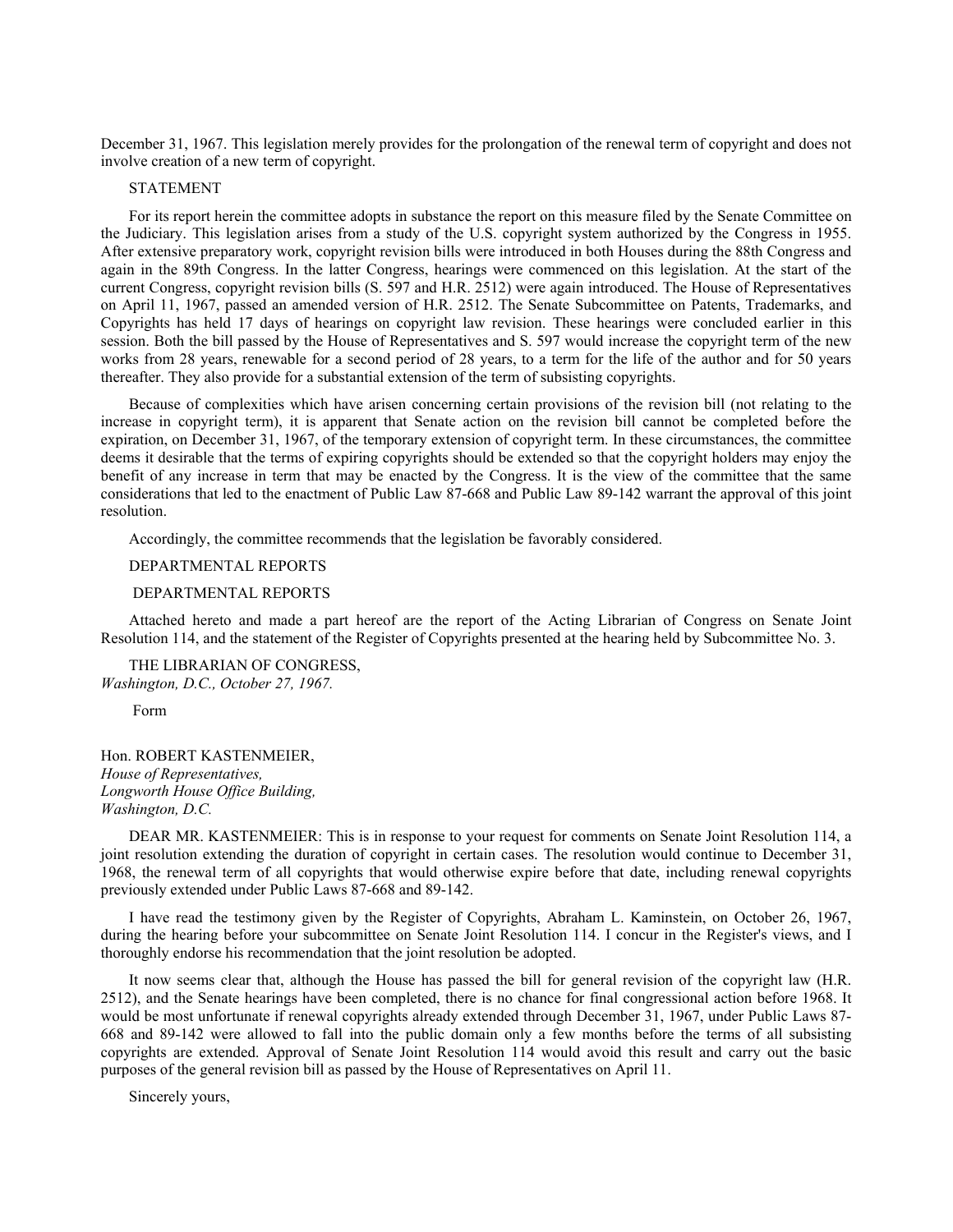# JOHN G. LORENZ, *Acting Librarian of Congress.*

# STATEMENT OF ABRAHAM L. KAMINSTEIN, REGISTER OF COPYRIGHTS

I appreciate the opportunity to express my views on Senate Joint Resolution 114, which would extend through December 31, 1968, those renewal copyrights otherwise scheduled to expire before that date. This resolution was passed by the Senate on October 19, 1967.

I strongly support Senate Joint Resolution 114, not only because I believe its purpose is fully justified but also because I regard it as an important part of the overall program for general revision of the copyright law. In 1962, when the first joint resolution for the interim extension of expiring renewals was before your committee, I withheld support because there was then no assurance that the author or his heirs would benefit from the extended term under the revision bill. This issue had been resolved by 1965, when the second interim extension resolution was before the Congress, and the measure therefore had my full support. This third extension resolution, which is based on the realistic assumption that the bill for general revision of the copyright law will be enacted before the end of next year, strikes me as even more urgent and justifiable.

On April 11 of this year the House of Representatives, by a vote of 379 to 29, passed and sent to the Senate the general revision bill (H.R. 2512) containing provisions that would change the duration of copyright in the United States. In effect, copyrights that are already in existence would be extended from a maximum of 56 years to a maximum of 75 years; copyrights that have already been renewed would thus have an additional 19 years added to their term. As the record of your hearings shows, nearly everyone agrees that the present U.S. copyright term is too short, especially in view of the increased life expectancy since 1909, and that it is badly out of line with copyright terms throughout the rest of the world.

After House passage of the general revision bill, the Senate Judiciary Subcommittee completed its 17 days of hearings on the subject. A great many detailed questions or suggestions were thrown out during those hearings, and these have required a good deal of time for consideration. More serious were the major controversies over uses of copyrighted works by community antenna television systems and in the operation of computers, both of which tended to stall the bill for a time while intermediate solutions were being sought. I believe that these solutions have now been found, and that action on the general revision bill in the Senate can be expected early in 1968. In his remarks upon introducing Senate Joint Resolution 114 (Congressional Record, Oct. 3, 1967, p. S14067) Senator McClellan indicates that, although the CATV issue presented a serious difficulty, continuing negotiations have avoided the necessity for special interim legislation on that subject at the present time. Thus, the only interim legislation needed now is that contained in Senate Joint Resolution 114.

It should be emphasized that those 58,000 renewal copyrights affected by the resolution will not receive any longer protection than the other renewal copyrights affected by the general revision bill. To take an example, a work copyrighted in 1907 and renewed in 1935 would ordinarily have expired in 1963 and would then have fallen permanently in the public domain. Congress first extended that copyright to the end of 1965, and later, on the assumption that general revision would be enacted before now, to the end of 1967. Enactment of Senate Joint Resolution 114 would extend the term for 1 more year, till the end of 1968. If general revision is enacted next year, the copyright term will be extended again to a total of 75 years, so it would then expire in 1982, 75 years from the original copyright date of 1907. In other words, the revision bill would extend the total term in this case by only 14 years, since the work will already have received 5 years of added protection under the interim extensions.

I confidently expect that general revision will be enacted in 1968. Since no real issue on the extension of term was raised in the Senate, the duration provisions as passed by the House in April will, I believe, be incorporated in the new revision statute. The poignant irony of copyrights that have already been extended in anticipation of revision being allowed to fall into the public domain only a few months short of their goal is too obvious to require elaboration. If achievement of general revision were not so close I might have some misgivings about going back to the well a third time, but as things now stand I believe that failure to give expiring renewal copyrights 1 more year would be most unfortunate.

For these reasons, I urge the adoption of Senate Joint Resolution 114.

**Public Law 90-141 90th Congress, S.J. Res. 114**